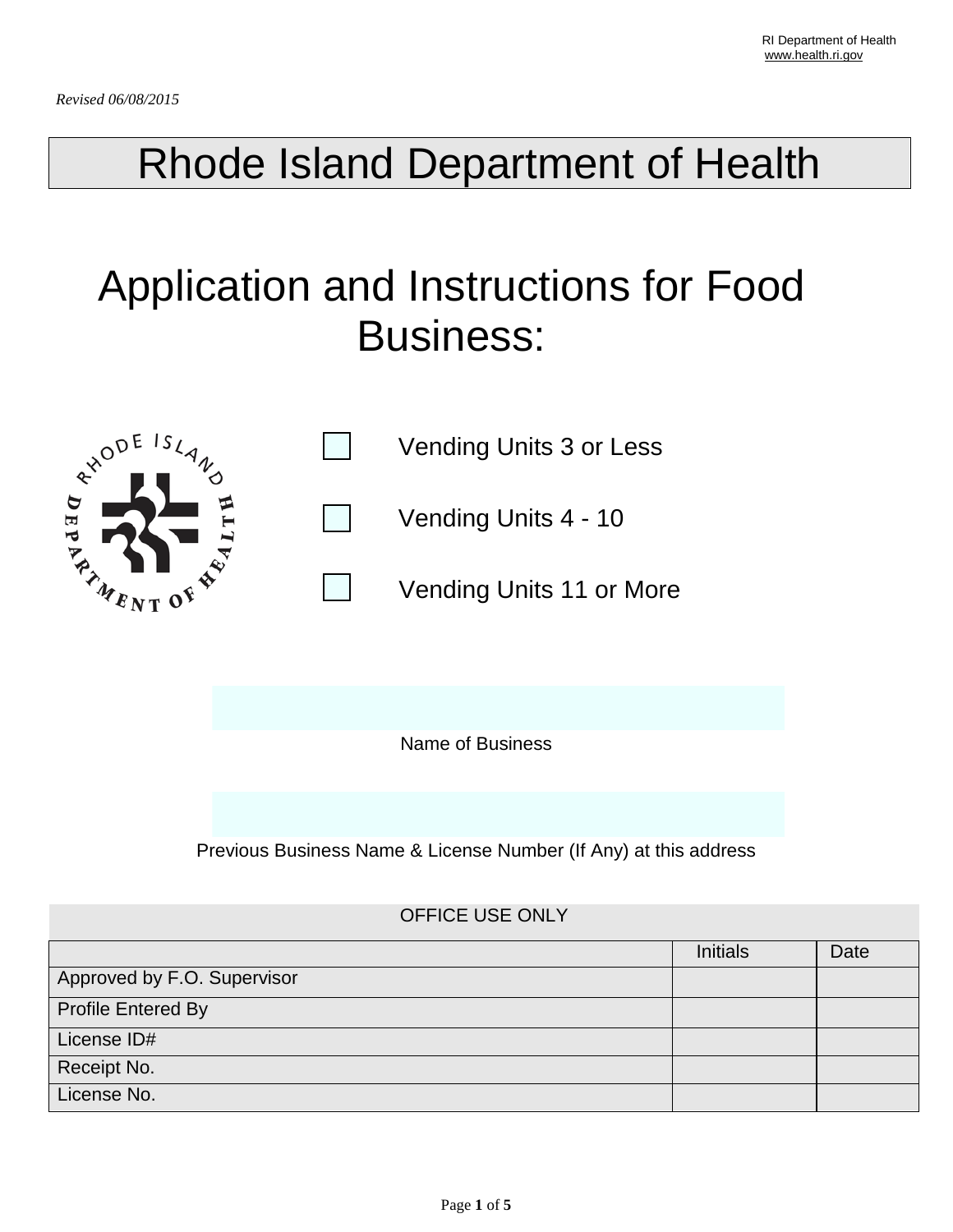## INSTRUCTIONS

- Registration shall be based upon **Satisfactory Compliance** with all applicable laws and regulations.
- Registration forms must be either typed or legibly printed using a ball point pen, except signatures, which must be written in ink. Please answer all questions. Do not leave blanks. **Incomplete applications will be returned to you and your license/permit will not be issued**.
- Attach check/money order to the front of this application and mail to: Office of Food Protection, 3 Capitol Hill, Room 203, Providence, RI 02908-5097. A receipt or cancelled check does not guarantee licensure.
- **Upon receipt of your completed application by the Department of Health, Office of Food Protection, please call (401) 222-2749 to schedule an operational inspection 2 weeks prior to opening**. **Note: You must have or employ an active Certified in Food Safety Manager registered with the Office of Food Protection (if applicable) prior to inspection.**

**Initial registration fee is prorated based on the date of application registration (check ONE below), automatic renewal payment due on following April 30 cycle at 100%.** 

| Licensing Cycle<br>Expiration Date 4/30          | $(100\%)$           | $75\%)$            | March 1-July 31 August 1-October 31 November 1-February 28 (29 Leap Year)<br>$(50\%)$ |
|--------------------------------------------------|---------------------|--------------------|---------------------------------------------------------------------------------------|
| 3 or less vending units<br>4 to 10 vending units | \$50.00<br>\$100.00 | \$40.00<br>\$75.00 | \$25.00<br>\$50.00]                                                                   |
| 11 or more vending units                         | \$120.00            | \$90.00            | \$60.00]                                                                              |

- Make your check/money order payable to "General Treasurer, State of Rhode Island". Do not send cash. **This fee is non-refundable**
- If you have any questions concerning this application, call the Department of Health, Office of Food Protection at (401) 222-2749.
- Licensure application materials are public records as mandated by Rhode Island law and may be made available to the public, unless otherwise prohibited by State or Federal law.

### **Please complete section(s) below.**

#### **Note to Applicants submitting plans:**

### **Plan Review One time plan review fee is not prorated** RIGL 23-1-31. Approval of construction by director. – A plan review fee for new establishments, and for establishments where the cost of renovation exceeds 50 percent (50%) of the value of the establishment, shall be charged. The plan review fee for these establishments shall equal the annual cost of the license/registration. A plan review fee of \$ is included with this application. I have enclosed a separate check/money order payable to "General Treasurer, State of Rhode Island".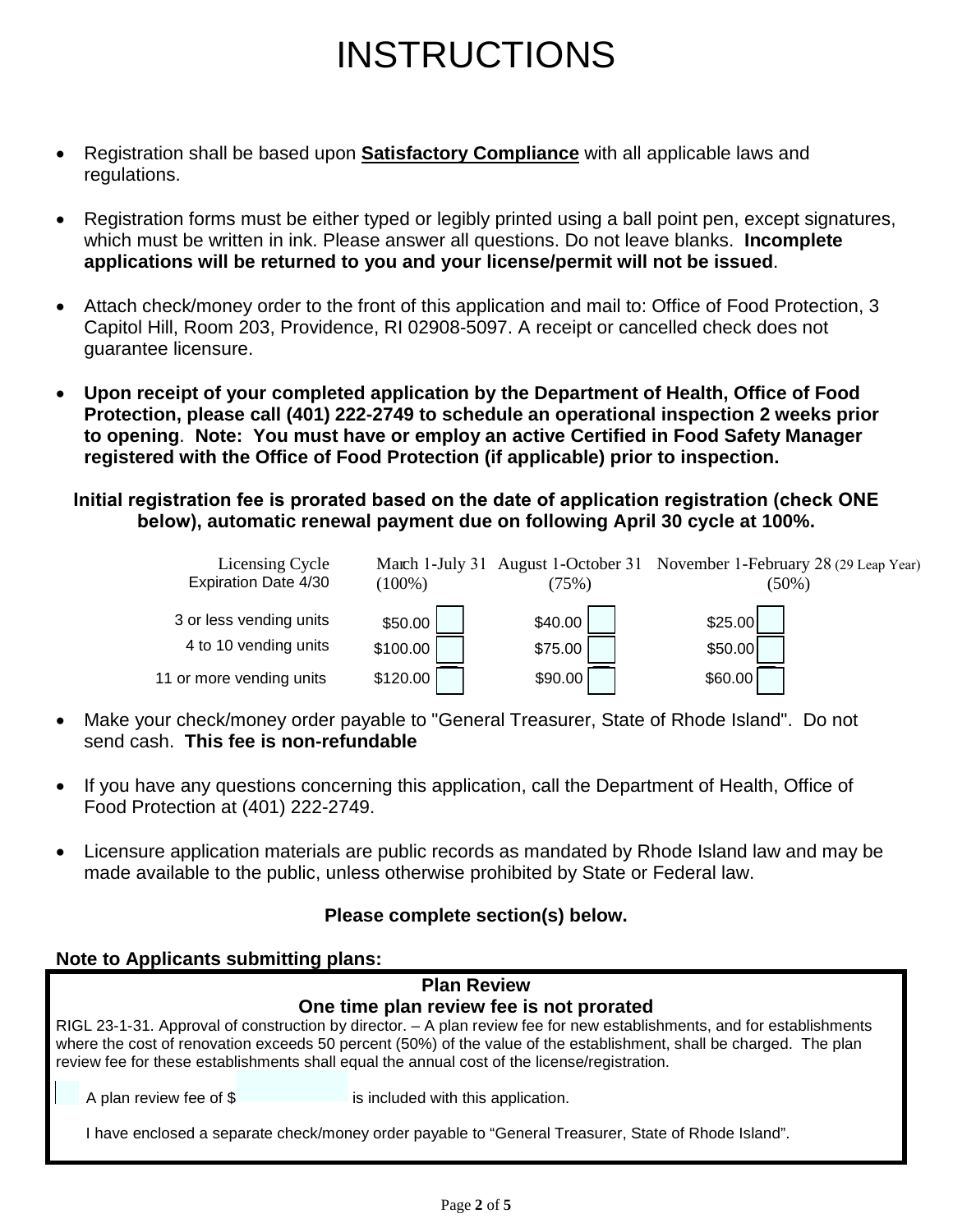|                                                                                                                                                                                          | State of Rhode Island and Providence Plantations<br>Department of Health<br>Office of Food Protection                                             |  |  |  |
|------------------------------------------------------------------------------------------------------------------------------------------------------------------------------------------|---------------------------------------------------------------------------------------------------------------------------------------------------|--|--|--|
| <b>Facility Name:</b><br>Please provide the name of<br>the facility (as known to the<br>public) for which you are<br>applying for this license.                                          | Name:                                                                                                                                             |  |  |  |
| <b>Facility Contact Person:</b><br>Please provide the name<br>and telephone number of a<br>person we can contact<br>concerning this facility.                                            | Name:<br>Phone Number:<br>$\mathcal{L}$                                                                                                           |  |  |  |
| <b>Facility Mailing</b><br>Information:<br>Please provide the mailing<br>information for all<br>communication regarding<br>this license.<br>(Not published on<br><b>HEALTH</b> website). | Address Line 1<br>Address Line 2<br>Address Line 3<br>City, State, Zip Code<br>Country (only if not in US)<br>Phone:<br>Fax:<br>Email Address:    |  |  |  |
| <b>Facility Location</b><br>Information:<br>Please provide the location<br>information for this facility.<br>(Published on HEALTH<br>website)                                            | Address Line 1<br>Address Line 2<br>Address Line 3<br>City, State, Zip Code<br>Country (only if not in US)<br>Phone:<br>Fax:<br>Email Address:    |  |  |  |
| <b>Ownership Type:</b><br>Please check ONE                                                                                                                                               | Corporation<br><b>Limited Liability Company</b><br>Sole Proprietorship<br><b>Governmental Entity</b><br>Partnership<br><b>Limited Partnership</b> |  |  |  |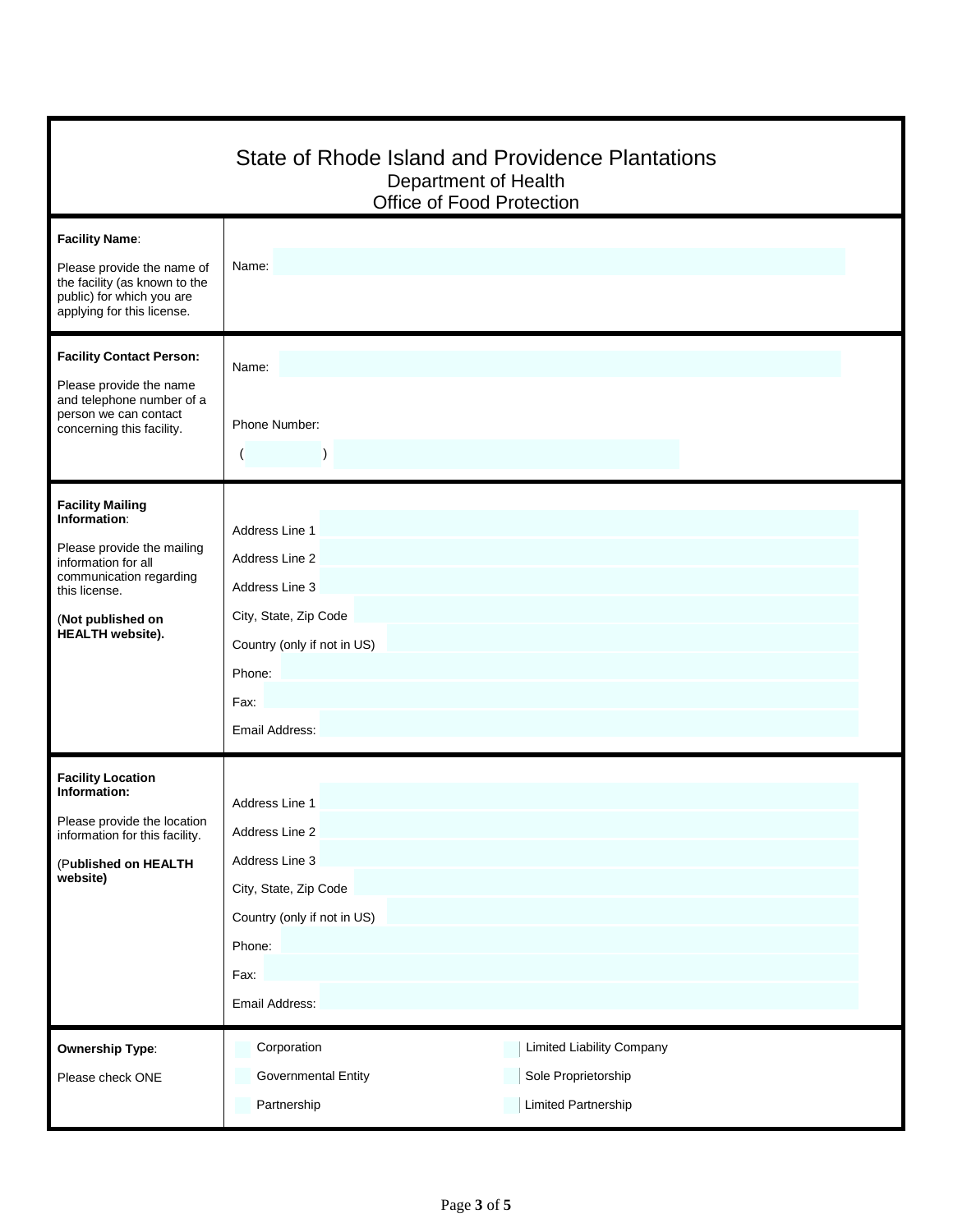| <b>Ownership Information:</b>                                                                                                                                                                                                                 | LIST ONE ONLY - DO NOT SEND ATTACHMENTS                                                                                                                                                                                                                                                                                                                                                                                                                                   |  |  |
|-----------------------------------------------------------------------------------------------------------------------------------------------------------------------------------------------------------------------------------------------|---------------------------------------------------------------------------------------------------------------------------------------------------------------------------------------------------------------------------------------------------------------------------------------------------------------------------------------------------------------------------------------------------------------------------------------------------------------------------|--|--|
| Please provide the<br>ownership information for                                                                                                                                                                                               | Name:                                                                                                                                                                                                                                                                                                                                                                                                                                                                     |  |  |
| the Sole Proprietorship,<br>Partnership, Limited<br>Partnership, Corporation,<br>Limited Liability Company or<br>Governmental Entity.                                                                                                         | DBA (Doing Business As):                                                                                                                                                                                                                                                                                                                                                                                                                                                  |  |  |
| <b>Ownership Address</b><br>Information:<br>Please provide the address<br>and telephone number(s) of<br>the Sole Proprietorship,<br>Partnership, Limited<br>Partnership, Corporation,<br>Limited Liability Company or<br>Governmental Entity. | Address Line 1<br>Address Line 2<br>Address Line 3<br>City, State, Zip Code<br>Phone:<br>Fax:                                                                                                                                                                                                                                                                                                                                                                             |  |  |
|                                                                                                                                                                                                                                               | Email Address:                                                                                                                                                                                                                                                                                                                                                                                                                                                            |  |  |
| <b>Water Supply:</b>                                                                                                                                                                                                                          | Does this establishment receive all or a portion of its water supply from an on-site well?<br>Yes<br>No                                                                                                                                                                                                                                                                                                                                                                   |  |  |
| <b>Sewage System:</b>                                                                                                                                                                                                                         | Is this establishment serviced by a private sewage system (e.g. septic system)?<br>Yes<br>No                                                                                                                                                                                                                                                                                                                                                                              |  |  |
| <b>Vending Units:</b>                                                                                                                                                                                                                         | Please indicate the number of vending units at this site.                                                                                                                                                                                                                                                                                                                                                                                                                 |  |  |
| <b>SSN/FEIN:</b><br>(Social Security<br><b>Number/Federal Employer</b><br><b>Identification Number)</b><br>Please note if you are a<br>sole proprietor this<br>number may be your SSN.                                                        | Pursuant to Chapter 76 of Title 5 of the Rhode Island General Laws, as amended, any person applying for or renewing<br>any license, permit, or other authority to conduct a business or occupation within Rhode Island must have filed all<br>required state tax returns and paid all taxes due the state or must have entered into a written installment agreement to<br>pay delinquent state taxes that is satisfactory to the Tax Administrator.<br><b>SSN/FEIN #:</b> |  |  |